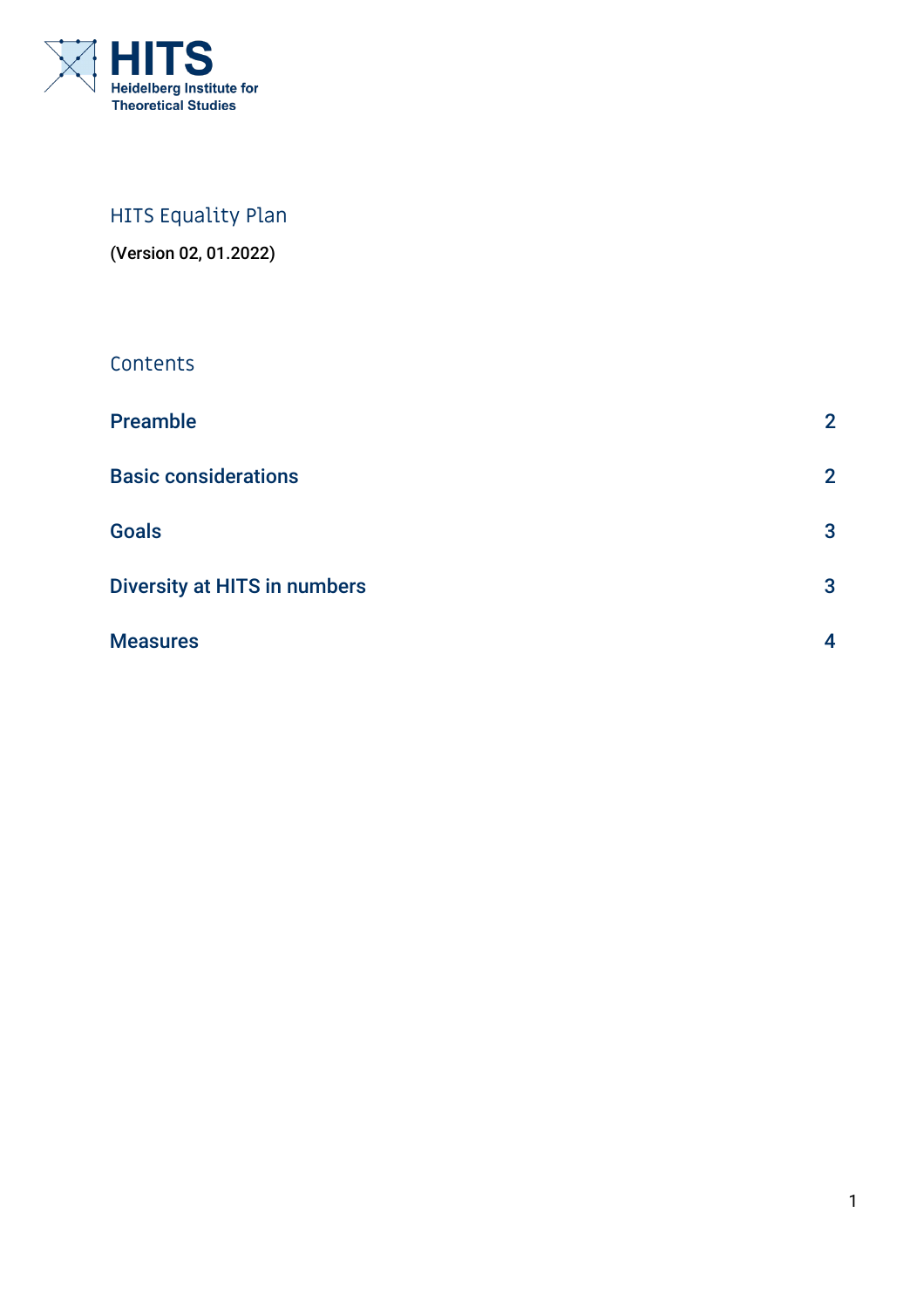

# Preamble

The Heidelberg Institute for Theoretical Studies was established in 2010 by SAP co-founder Klaus Tschira (1940-2015) and the Klaus Tschira Foundation as a private, non-profit research institution. HITS conducts basic research in the natural sciences, mathematics and computer science. This involves processing, structuring and analyzing large, complex volumes of data and developing computer-aided methods and software. The research fields range from molecular biology to astrophysics.

HITS employs staff, PhD students on scholarship, students (M.Sc., B.Sc.), student and research assistants, as well as deputies and visiting scientists from other institutions. We refer to all persons working at HITS as "HITSters".

#### Basic considerations

#### Equality at HITS:

Equality describes the totality of measures to equalize the living situation of groups to be treated equally in all areas of life.

As an international research institute, HITS gGmbH is committed to both research and the promotion of young scientists.

In doing so, we consider it a matter of course to give all individuals working at HITS the same opportunity to work in a scientific environment in which everyone can develop freely, regardless of gender, sexual orientation, age, nationality and religion.

Integrity and sustainability, social responsibility in dialogue with the public, international orientation, mutual respect, family friendliness and diversity are cornerstones of our institute.

In the following, we provide an overview of measures already implemented as well as planned to ensure gender equality at HITS.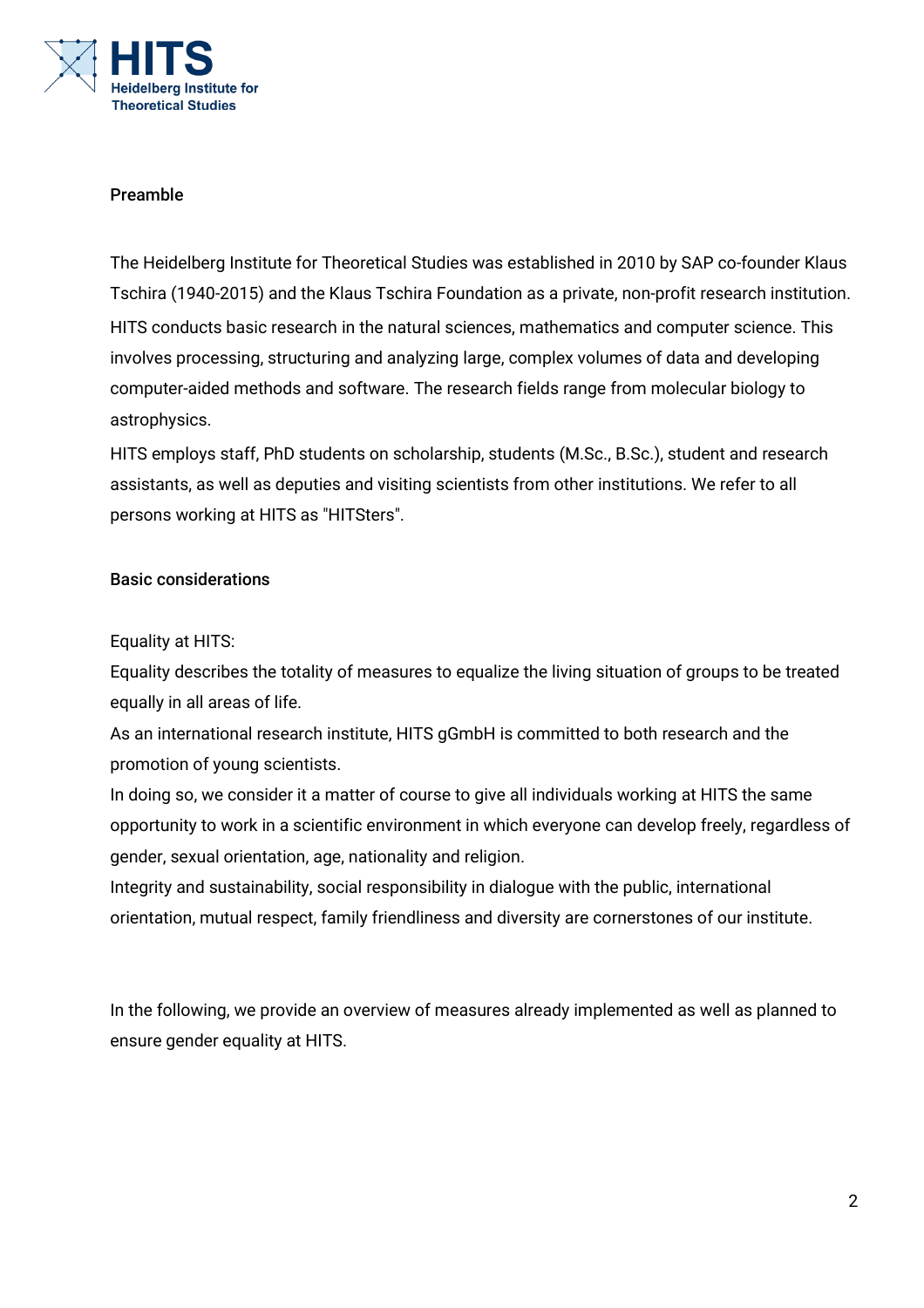

#### Goals

This plan is intended to focus on and ensure the implementation of the German Federal Equality Act (BGleiG) with its goals:

- Equality of women, men and non-binary persons.
- Eliminate and prevent existing disadvantages based on gender.
- Improving family-friendliness and reconciling family, care and work.

In order to implement the Gender Equality Plan at HITS, data was collected for the first time in December 2021 to create a sound database. In the future, data collection will take place annually. The equality plan will be reviewed and updated with regard to the measures and their impact at least every three years.

# Diversity at HITS in numbers

(as of 12/2021)

|                                                | <b>Total</b> | thereof women |  |
|------------------------------------------------|--------------|---------------|--|
| <b>HITSters total</b>                          | 168          | 71            |  |
| HITSters, science*                             | 144          | 58            |  |
| HITSters, service groups                       | 24           | 13            |  |
|                                                |              |               |  |
| Undergraduates                                 | 31           | 15            |  |
| <b>PhD</b> students                            | 45           | 11            |  |
| Employees, science (excluding<br>PhD students) | 31           | 11            |  |
| Group leaders, science                         | 13           | 5             |  |

\*Employees, students as well as visiting scientists with and without place of work and PhD students with scholarship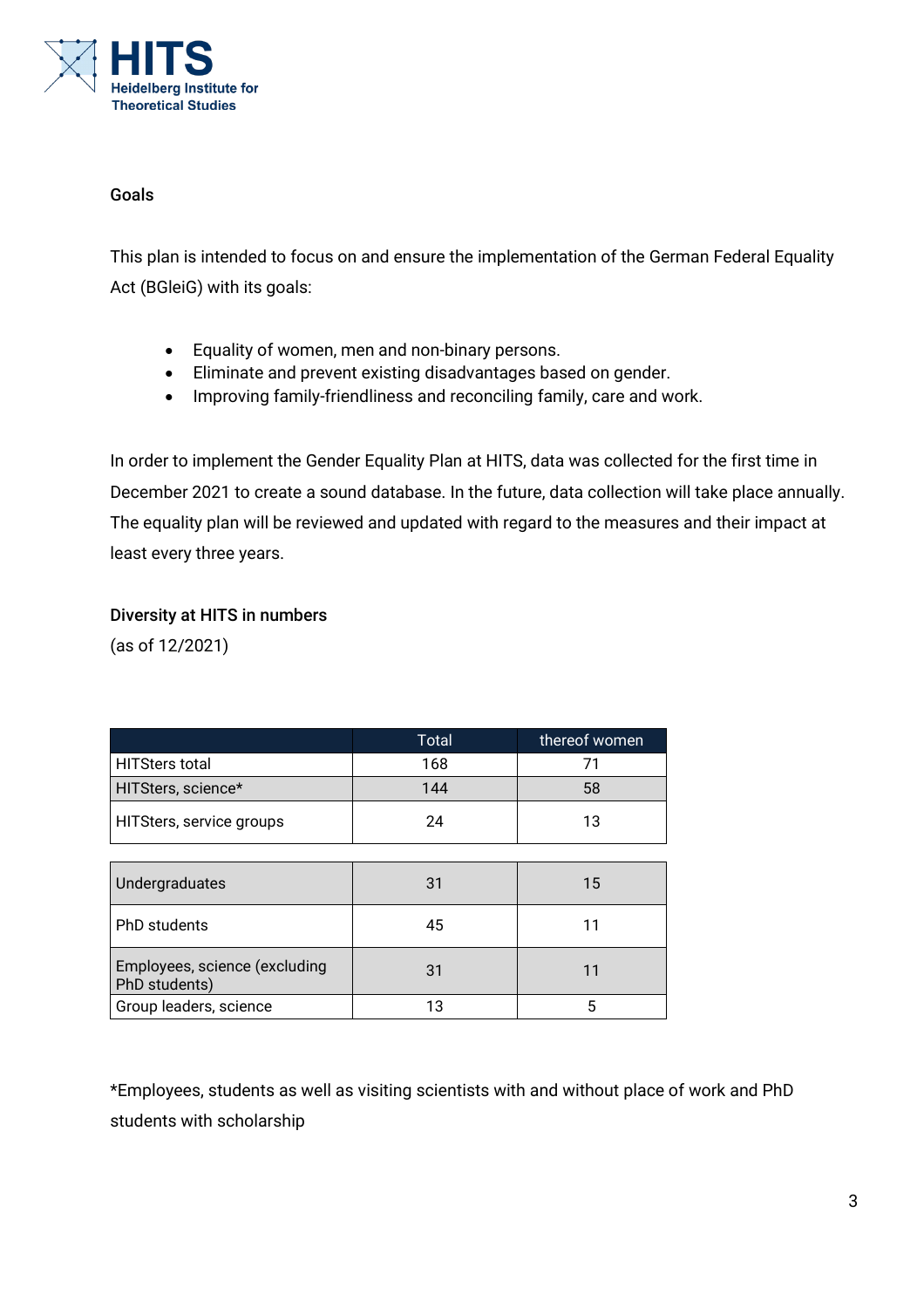

HITS is a research institute committed to diversity. Women, men and non-binary people work here. The table explicitly identifies the group of women.

Along the career path from study to doctorate and to scientific employees, science loses many female employees.<sup>[1](#page-3-0)</sup> At HITS, the ratio of female to male students was nearly equal in 2021 (15 to 16); for PhD students, the ratio is 11 to 33; and for employees in science (postdocs or senior scientists without a doctorate), the ratio is 11 to 20. At the group management level, the ratio is 6 to 9. Since this is the only data set to date, no trend can yet be discerned. We will pay special attention to this fact in the future when recruiting PhDs and postdocs.

#### Measures

#### Workplace and hours

#### Work location

We enable mobile working. In addition, we are developing an official policy for working in a home office. During the Covid 19 pandemic, we allowed HITSters to work in a home office wherever possible.

# Flexible working hours and core hours

Working hours at HITS are flexible. A core time for HITS-wide meetings is currently being discussed. This is intended to allow all HITSters to attend important internal meetings while balancing childcare and family care schedules.

# Working hours, part-time employment, parental leave

Analogous to German law, HITS offers the possibility of part-time employment within the framework of parental leave. Flexible working hours as well as possibilities for part-time work can be agreed upon individually with the group leaders.

<span id="page-3-0"></span><sup>1</sup> German Federal Statistical Office: Women's share by academic career (destatis.de), retrieved 18.01.2022. Resmini, Marina: The 'Leaky Pipeline'. Chemistry Europe, 2016,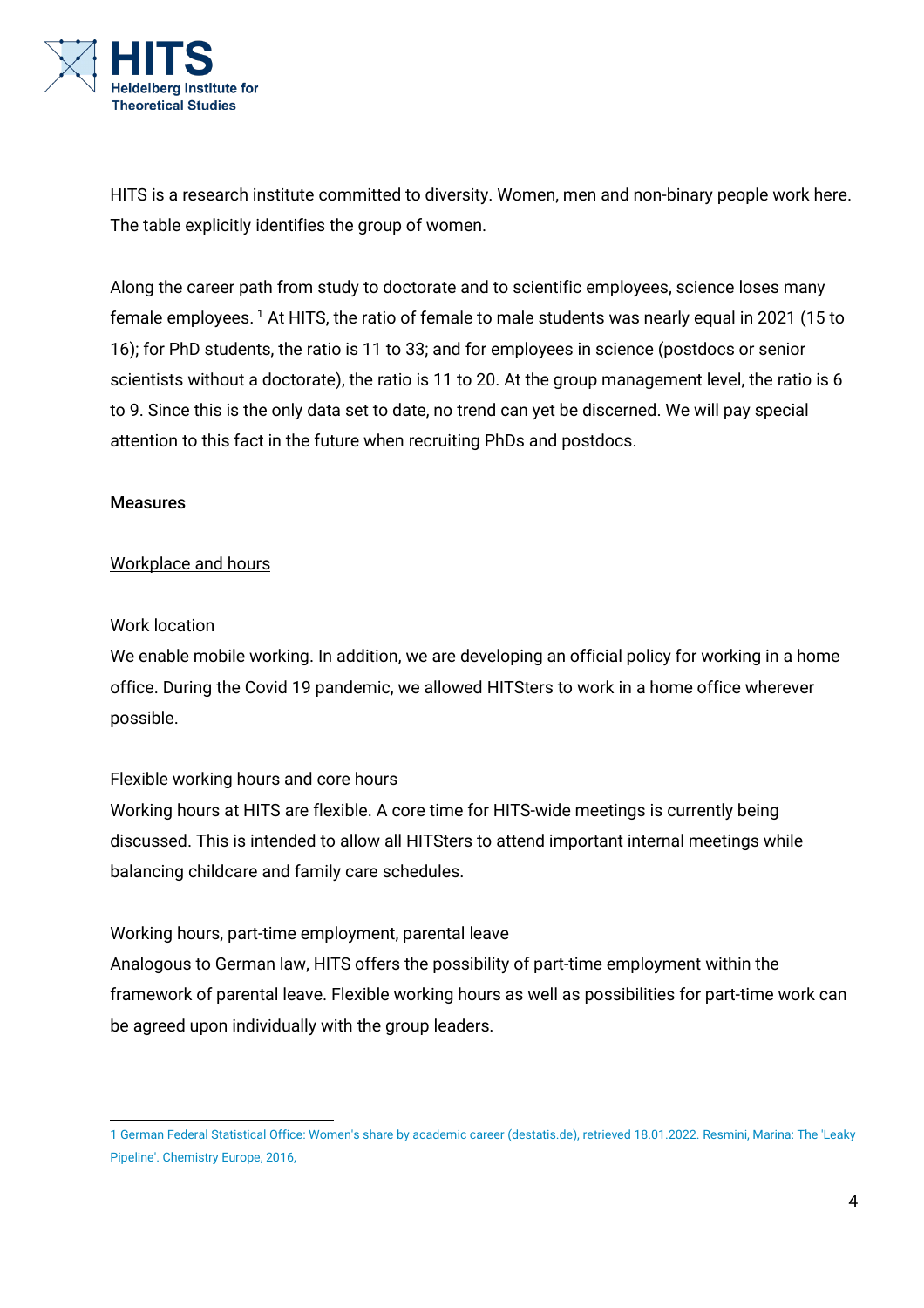

#### Hiring criteria and salary

#### Equal Pay

Personnel selection and payment are carried out regardless of gender. We use a genderindependent pay scale for salaries.

#### **Recruiting**

Qualifications and suitability are taken into account in the selection of applicants, irrespective of gender.

Our job advertisements are always formulated in a (gender-) neutral way. HITS sees itself as an institute where equal opportunities are practiced. This principle is formulated in our job advertisements.

The evaluation of diversity in applications for advertised positions is planned. No data is available for 2020 and 2021.

# Promoting young talent

#### Girls' Day

Girls' Day - Girls' Future Day" is sponsored by the German Federal Ministry for Family Affairs, Senior Citizens, Women and Youth (BMFSFJ) and the German Federal Ministry of Education and Research (BMBF). With this offer, the girls get to know apprenticeship occupations and courses of study in IT, crafts, natural sciences and technology, in which women have so far been rather rarely represented. Since 2015, HITS has participated in "Girls' Day" and offers various workshops in the MINT area (MINT means mathematics, information technology, natural sciences and technology) every year.

# Girls' Digital Camp

The "Girls' Digital Camps" are an initiative of the Ministry of Economics, Labor and Housing of the State of Baden-Württemberg and the Heidelberg University of Education, in which there are offers for female students on various topics related to IT and computer science in connection with social innovations. HITS is one of the cooperation partners of this initiative and offers various project days for female students within this framework.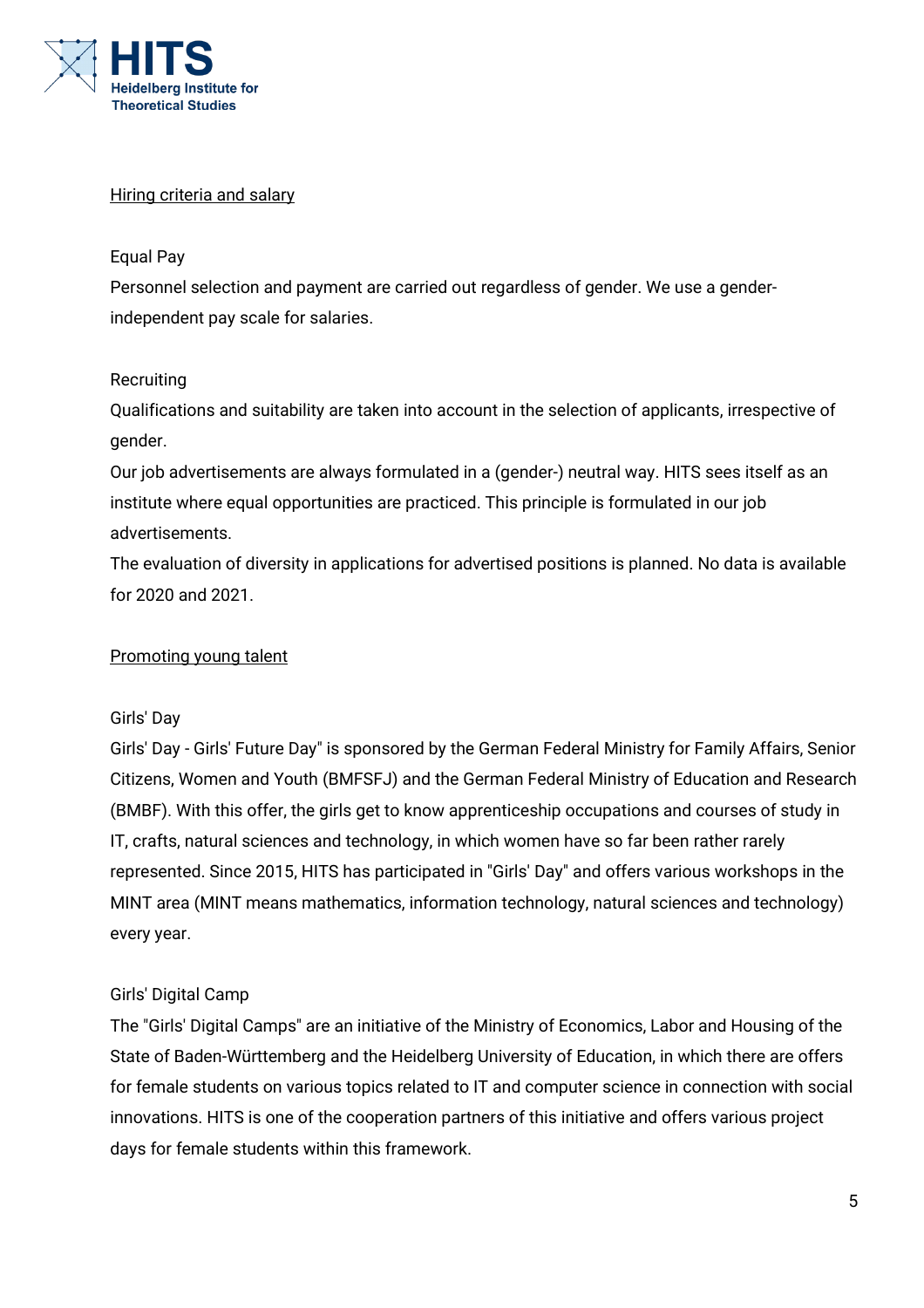

#### **Communication**

# Gender-sensitive language

We attach importance to using appreciative and gender-sensitive language in presentations, publications, on the Internet and in social media. To this end, we have developed our own guidelines that are binding for official communication. In addition, we sensitize all HITSters to this topic and provide information material.

#### Communication on various topics

All measures as well as updates on topics such as family friendliness and diversity can be found on our intranet. On the specially created intranet pages there are presentations, guidelines, further links as well as information on contact persons.

#### Awareness training

Starting in 2022, there will be various awareness training sessions at HITS to sensitize individual employees (management, administration, communication, group leaders) with personnel responsibility to the topic of diversity and equality. In addition, there will be an information offering for all HITSters working at the Institute. The "Diversity Committee" will also give presentations at the Lab Meeting as needed to draw attention to current issues.

# Working Groups

#### Staff Representation

At HITS, there is a so-called Staff Representation, in which HITSters from different groups meet regularly and discuss suggestions for improving the work at the Institute. The results are then discussed with the management and implemented. A documentation of the work of the Staff Representation can be found on the HITS intranet.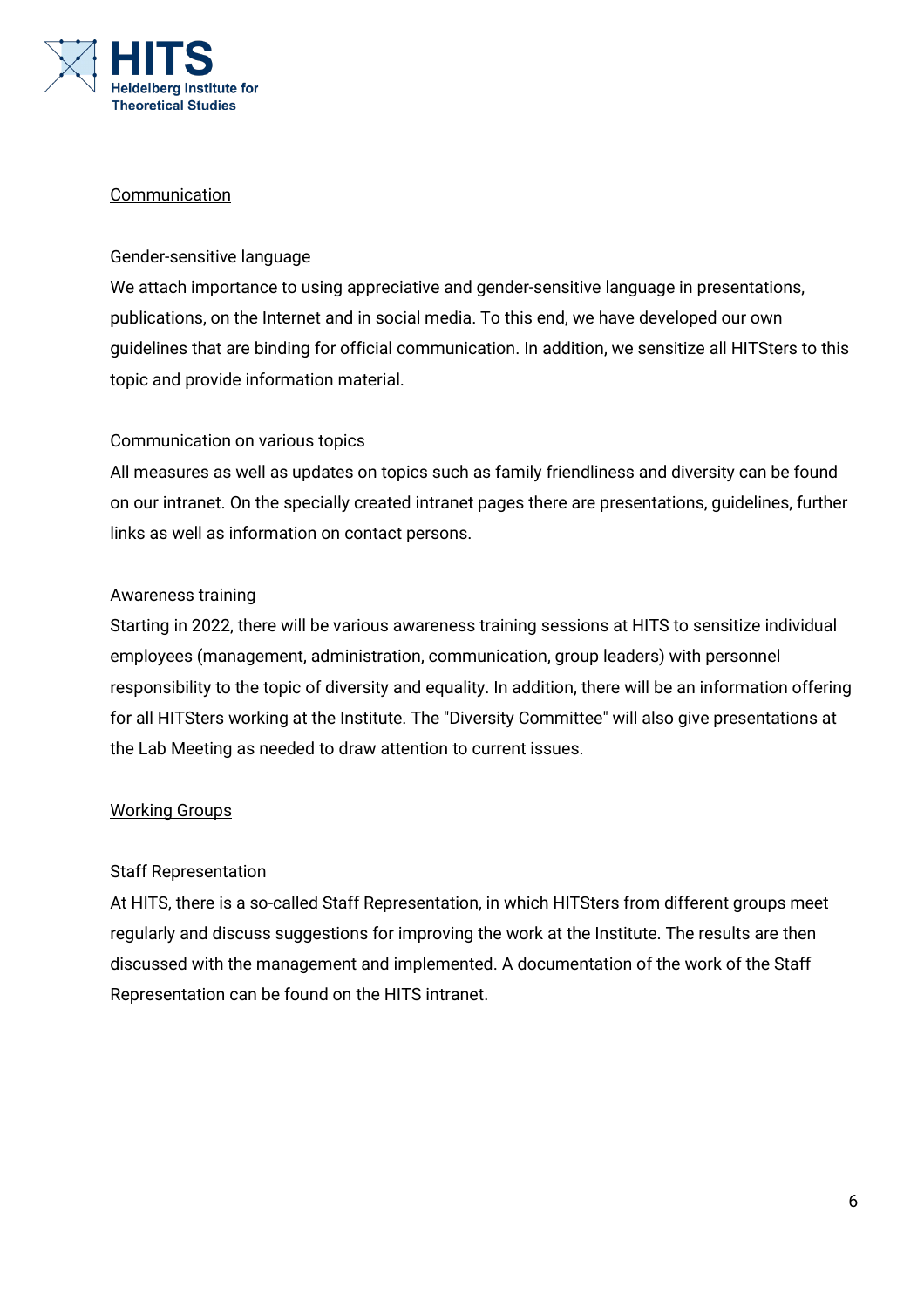

# **Committees**

In addition to the Staff Representation, there are other "Committees" on the topics of family friendliness, diversity and sustainability. These committees are organized by interested HITSters from all groups and focus on these specific topic clusters. The results of their work can be found on the HITS intranet and in excerpts in this document.

# Family Friendliness

The Family Friendliness Committee has already implemented the following items:

- Breastfeeding room: a room in the HITS main building can be used for breastfeeding infants.
- Core meeting times.
- Creation of an overview of measures and benefits (to be found on the intranet).
- "Family friendliness" included as one of the goals in the HITS mission statement.
- Information on offers during the onboarding process.

Further measures are to follow in the future.

# Offers for professional development

# Annual reviews

During annual reviews, HITS employees discuss the past work year and future tasks with their supervisors. Work results are evaluated, goals are agreed upon and further education and training needs are defined.

# Mentoring Program

The junior group leader phase is particularly important in an academic career. We support junior group leaders at HITS by providing them with other group leaders as mentors who advise them on content-related questions, questions about group leadership or their own career planning.

# Networking

In science, exchange with other working groups is important and career-enhancing. HITS supports this exchange within the institute as well as with external scientists. Among other things, we facilitate participation in conferences, workshops and other events that promote scientific as well